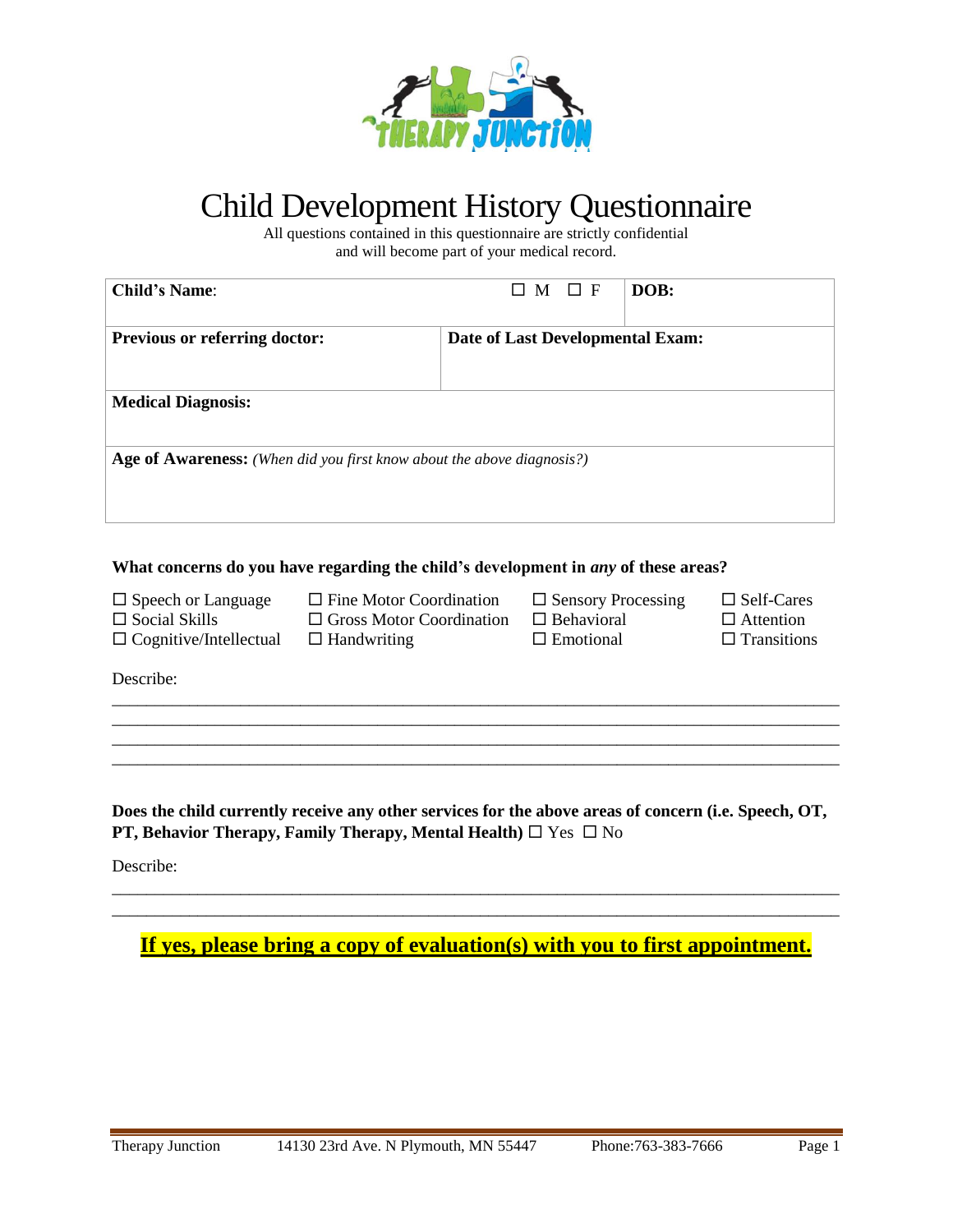

## **Family Structure**

| Mother's/Guardian's Name                              | Age |
|-------------------------------------------------------|-----|
| $\Box$ Living with child $\Box$ Not living with child |     |

Father's/Guardian's Name\_\_\_\_\_\_\_\_\_\_\_\_\_\_\_\_\_\_\_\_\_\_\_\_\_\_\_\_\_\_\_\_\_\_\_\_\_\_\_ Age\_\_\_\_\_\_\_  $\Box$  Living with child  $\Box$  Not living with child

Parents/Guardian(s) are  $\Box$  Single  $\Box$  Married  $\Box$  Partnered  $\Box$  Separated  $\Box$  Divorced  $\Box$  Widowed Co-Parenting Other \_\_\_\_\_\_\_\_\_\_\_\_\_\_

If child is not living with parent(s), please explain circumstances: \_\_\_\_\_\_\_\_\_\_\_\_\_\_\_\_\_\_\_\_\_\_\_\_\_\_\_\_\_\_\_\_\_\_\_\_\_\_\_\_\_\_\_\_\_\_\_\_\_\_\_\_

Other members in the household:

| Name | Age | Relationship |
|------|-----|--------------|
|      |     |              |
|      |     |              |
|      |     |              |
|      |     |              |
|      |     |              |
|      |     |              |
|      |     |              |
|      |     |              |
|      |     |              |
|      |     |              |

# **Health History**

#### **Pregnancy and Birth**

☐ Vaginal Birth ☐Full-term ☐ Premature (\_\_\_\_\_lbs. \_\_\_\_\_\_oz.)

 $\Box$  Cesarean Birth  $\rightarrow$   $\Box$ Full-term  $\Box$  Premature (\_\_\_\_\_\_\_bs. \_\_\_\_\_\_\_oz.)

\_\_\_\_\_\_\_\_\_\_\_\_\_\_\_\_\_\_\_\_\_\_\_\_\_\_\_\_\_\_\_\_\_\_\_\_\_\_\_\_\_\_\_\_\_\_\_\_\_\_\_\_\_\_\_\_\_

 $\Box$  Adopted  $\rightarrow \Box$  Domestic  $\Box$ International \_\_\_\_\_\_\_\_ Age

Complications during birth  $\Box$  Yes  $\Box$  No (If yes, please explain):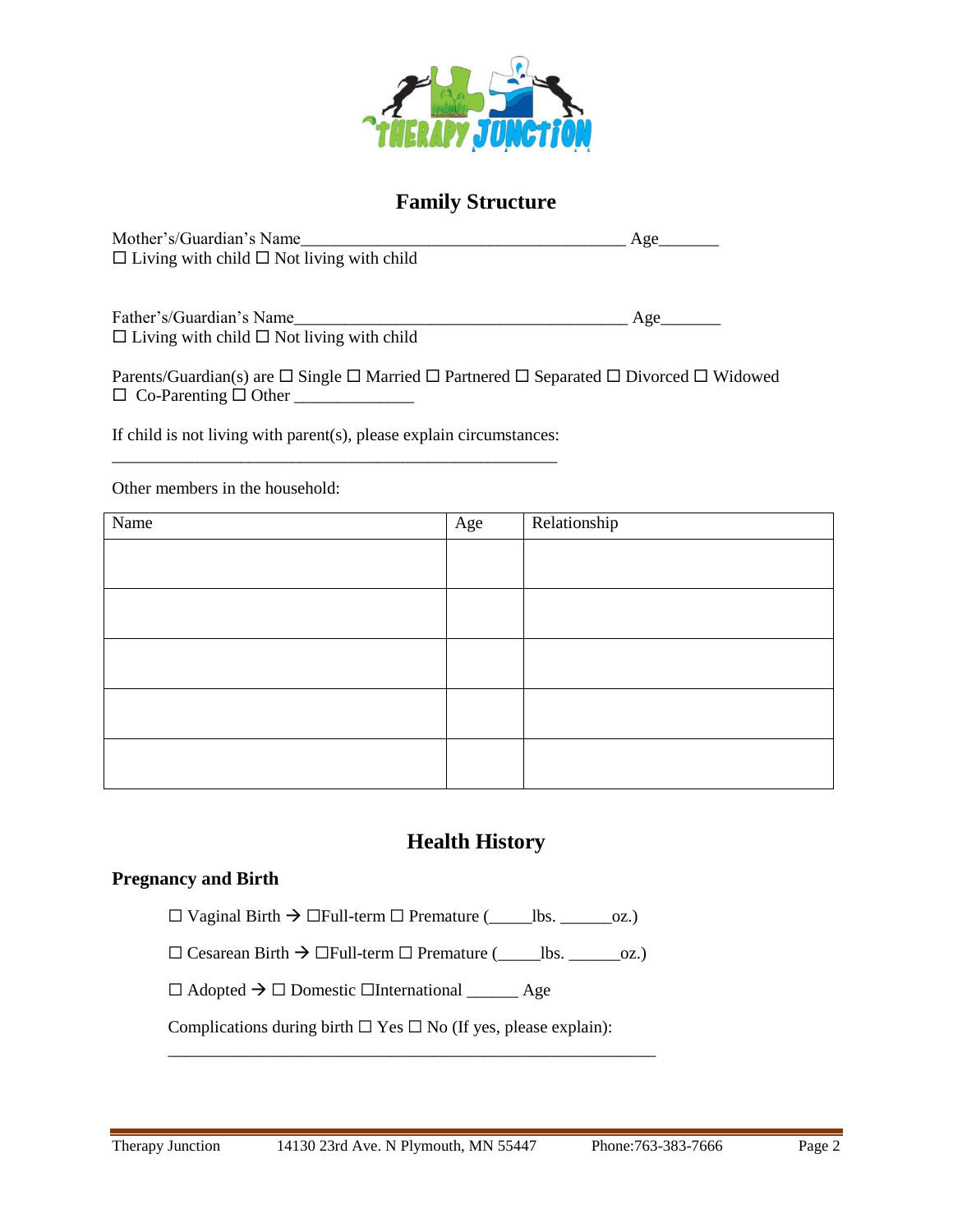

## **Child's Health History**

| <b>Immunizations and Dates</b>           |                                                             |                                |               |
|------------------------------------------|-------------------------------------------------------------|--------------------------------|---------------|
|                                          |                                                             |                                |               |
| $\Box$ Tetanus                           |                                                             | $\Box$ Pneumonia               |               |
| $\Box$ Hepatitis                         |                                                             | $\Box$ Chickenpox              |               |
| $\Box$ Influenza                         |                                                             | $\square$ MMR <i>Measles</i> , |               |
| $\Box$ COVID-19                          |                                                             | Mumps, Rubella<br>$\Box$ Other |               |
| Hospitalizations                         |                                                             |                                |               |
|                                          | $\square$ Yes $\square$ No (If yes, please describe below): |                                |               |
| Reason                                   |                                                             |                                | Date/Hospital |
|                                          |                                                             |                                |               |
|                                          |                                                             |                                |               |
|                                          |                                                             |                                |               |
| <b>Other Serious Accidents/Illnesses</b> |                                                             |                                |               |
|                                          | $\square$ Yes $\square$ No (If yes, please describe below): |                                |               |
| Reason                                   |                                                             |                                | Date/Location |
|                                          |                                                             |                                |               |
|                                          |                                                             |                                |               |
|                                          |                                                             |                                |               |
| <b>Medications</b>                       |                                                             |                                |               |
|                                          | $\square$ Yes $\square$ No (If yes, please describe below): |                                |               |
| Name                                     | Dose                                                        |                                | Frequency     |
|                                          |                                                             |                                |               |
|                                          |                                                             |                                |               |
|                                          |                                                             |                                |               |
|                                          |                                                             |                                |               |
|                                          |                                                             |                                |               |
|                                          |                                                             |                                |               |
| <b>Health Screenings</b>                 | $\square$ Yes $\square$ No (If yes, please describe below): |                                |               |
|                                          | Outcome                                                     |                                | Date          |
| Hearing                                  |                                                             |                                |               |
|                                          |                                                             |                                |               |
| Vision                                   |                                                             |                                |               |
| Diagnostic                               |                                                             |                                |               |
| Assessments                              |                                                             |                                |               |
|                                          |                                                             |                                |               |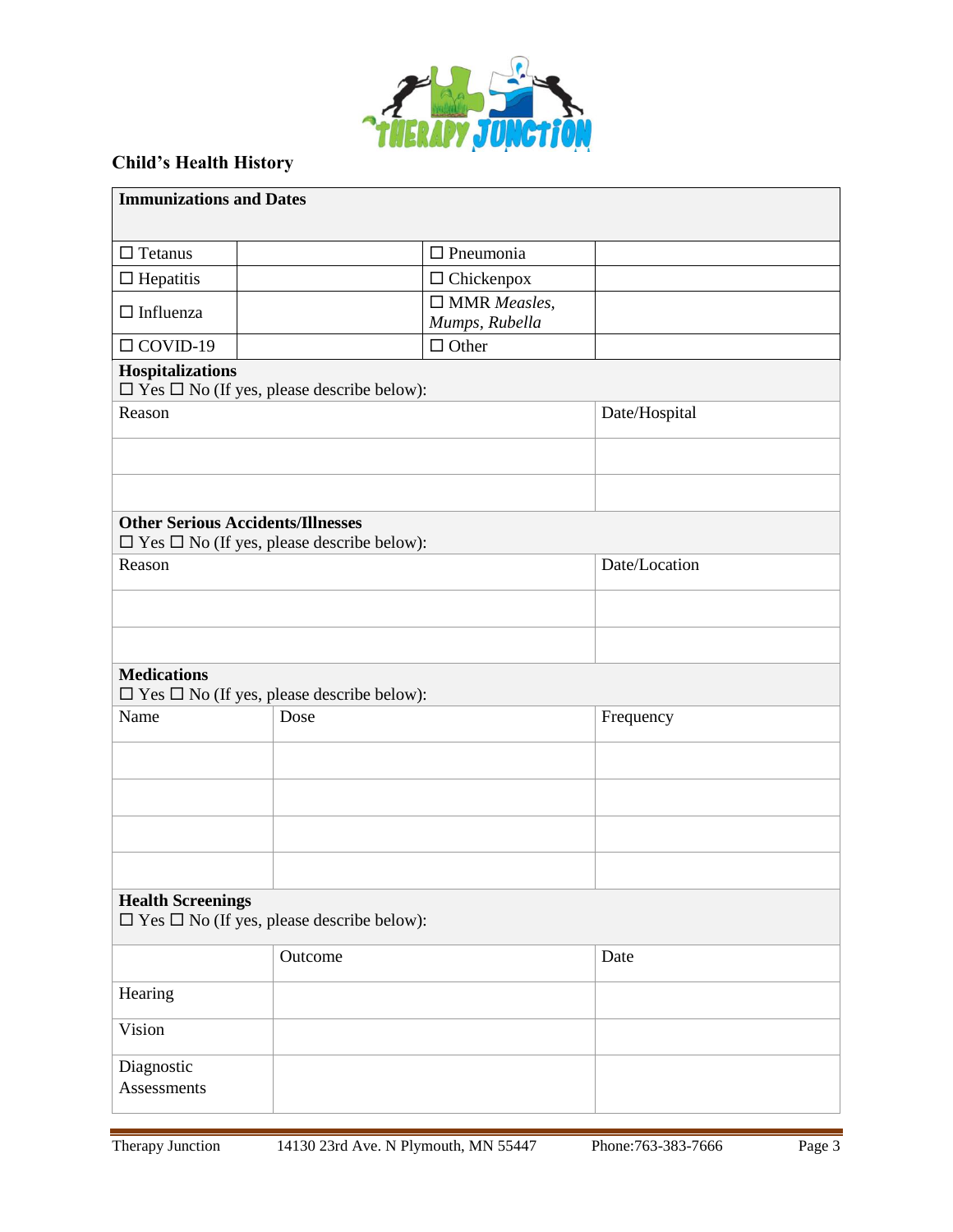

| Allergies $\Box$ Yes $\Box$ No (If yes, see below)                           |
|------------------------------------------------------------------------------|
|                                                                              |
|                                                                              |
| Asthma $\Box$ Yes $\Box$ No (If yes, see below)                              |
|                                                                              |
| History of recurrent Ear Infections $\Box$ Yes $\Box$ No (If yes, see below) |
|                                                                              |
|                                                                              |
| History of Seizures $\Box$ Yes $\Box$ No (If yes, see below)                 |
| Triggers:                                                                    |
|                                                                              |

#### **Developmental History**

#### Infant Temperament ☐Calm ☐Fussy ☐Colicky ☐Easily Comforted ☐Hard to Comfort

How old was the child when:

| Rolled  | Weaned from            | Smiled            |  |
|---------|------------------------|-------------------|--|
| Over    | bottle/breast          |                   |  |
| Sat Up  | Drank from a cup       | Babbled (mamama)  |  |
| Creeped | Fed Self with spoon    | First Word        |  |
| Crawled | Toilet Trained (day)   | Pointing          |  |
| Walked  | Toilet Trained (night) | 2+ Word Sentences |  |

As an infant, did the child dislike any of following positions: ☐Lying on stomach ☐Lying on back ☐Sitting Upright ☐Other: \_\_\_\_\_\_\_\_\_\_\_\_\_\_\_\_\_

As an infant, was the child fed via

☐G-tube ☐Bottle ☐Breast ☐Other: \_\_\_\_\_\_\_\_\_\_\_\_\_\_\_\_\_

As an infant, did the child use one or more of the following:

☐Pacifier ☐Suck their thumb ☐Bottle ☐Other: \_\_\_\_\_\_\_\_\_\_\_\_\_\_\_\_\_ If yes, until what age: \_\_\_\_\_\_\_\_\_\_\_\_\_\_\_\_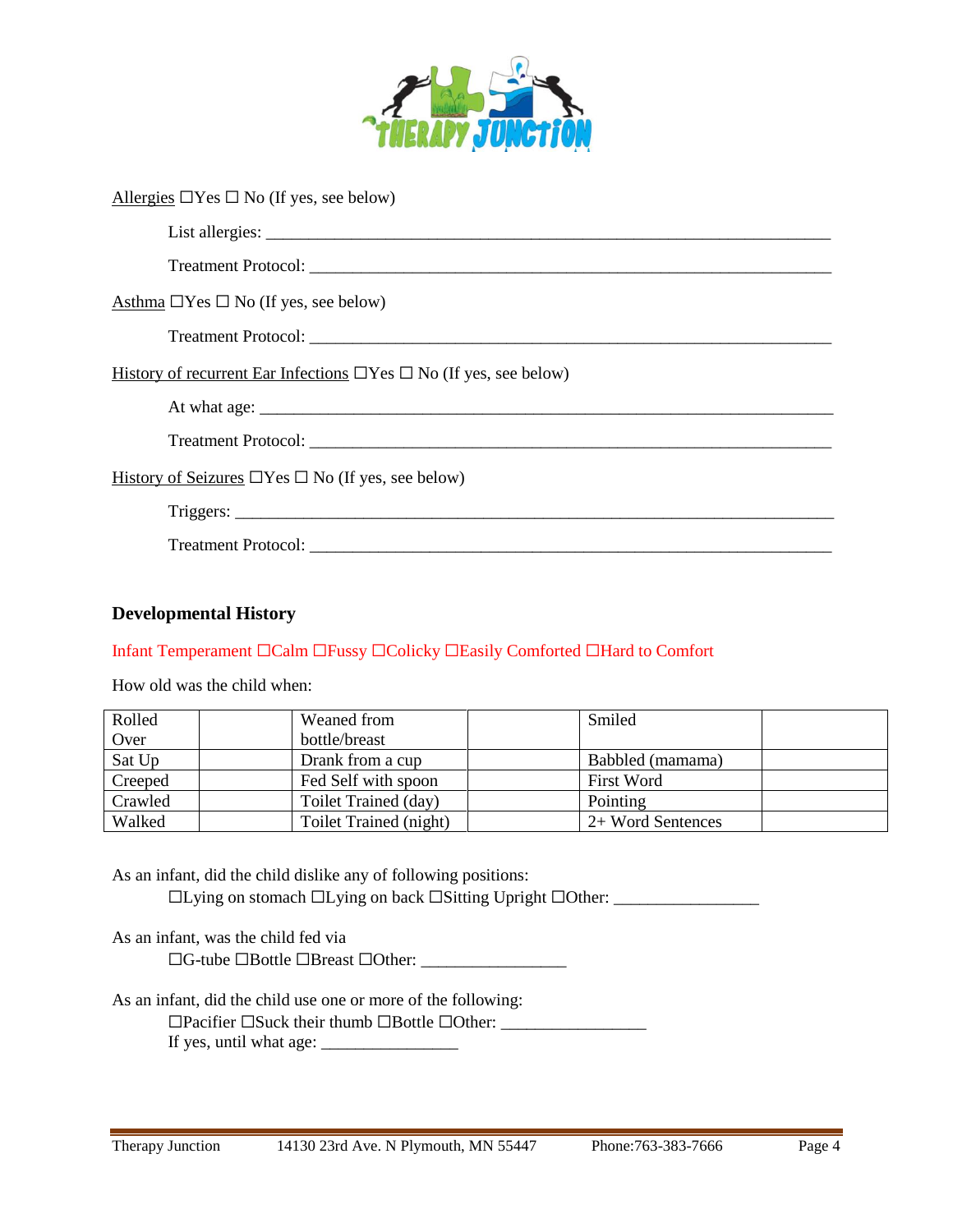

## **Child's Daily Routine**

#### **Activities of Daily Living**

Does the child struggle with constipation or fecal/urine leaks?  $\Box$  Yes  $\Box$  No (If yes please describe) \_\_\_\_\_\_\_\_\_\_\_\_\_\_\_\_\_\_\_\_\_\_\_\_\_\_\_\_\_\_\_\_\_\_\_\_\_\_\_\_\_\_\_\_\_\_\_\_\_\_\_\_\_\_\_\_\_\_\_

Does the child get dressed independently?  $\Box$  Yes  $\Box$  No  $\Box$  In progress

Does the child have any difficulty with the following tasks:

| Tooth brushing                         | $\Box$ Yes $\Box$ No | Hand washing  | $\Box$ Yes $\Box$ No |
|----------------------------------------|----------------------|---------------|----------------------|
| Hair washing                           | $\Box$ Yes $\Box$ No | Hair brushing | $\Box$ Yes $\Box$ No |
| Bathing/showering $\Box$ Yes $\Box$ No |                      | Hair cuts     | $\Box$ Yes $\Box$ No |
| Nail trimming                          | $\Box$ Yes $\Box$ No | Nose Care     | $\Box$ Yes $\Box$ No |

\_\_\_\_\_\_\_\_\_\_\_\_\_\_\_\_\_\_\_\_\_\_\_\_\_\_\_\_\_\_\_\_\_\_\_\_\_\_\_\_\_\_\_\_\_\_\_\_\_\_\_\_\_\_\_\_\_\_\_\_\_\_\_\_\_\_\_\_\_\_\_\_\_\_\_\_\_\_\_\_\_\_\_\_\_

Does the child go to sleep  $\Box$  Easily  $\Box$  With Difficulty  $\Box$  With an item  $\Box$  With a parent

Please describe the child's bedtime routine and sleeping arrangement below:

#### **Education**

Is the child currently enrolled in school/daycare:  $\Box$  Yes  $\Box$  No

If yes, please list name of school/care center and grade (if applicable):

Does the child have an Individualized Education Plan (IEP) or an Individual Family Service Plan (IFSP)  $\Box$ Yes  $\Box$ No

\_\_\_\_\_\_\_\_\_\_\_\_\_\_\_\_\_\_\_\_\_\_\_\_\_\_\_\_\_\_\_\_\_\_\_\_\_\_\_\_\_\_\_\_\_\_\_\_\_\_\_\_\_\_\_\_\_\_\_\_\_\_\_\_\_\_\_\_\_

\_\_\_\_\_\_\_\_\_\_\_\_\_\_\_\_\_\_\_\_\_\_\_\_\_\_\_\_\_\_\_\_\_\_\_\_\_\_\_\_\_\_\_\_\_\_\_\_\_\_\_\_\_\_\_\_\_\_\_\_\_\_\_\_\_\_\_\_\_\_\_\_\_\_\_\_\_\_

If yes, please list diagnosis and services received below:

**If yes, please bring a copy of evaluation(s) with you to first appointment.**

Do you have any concerns regarding school performance?  $\Box$  Yes  $\Box$  No If yes, please describe:

### **Play Skills**

Please describe the child's favorite toys/games/equipment:

Please describe any toys/games/equipment that the child avoids: \_\_\_\_\_\_\_\_\_\_\_\_\_\_\_\_\_\_\_\_\_\_\_\_\_\_\_\_\_\_\_\_\_

Does the child attend any extracurricular groups, classes, or clubs?  $\Box$ Yes  $\Box$ No If yes, please list: \_\_\_\_\_\_\_\_\_\_\_\_\_\_\_\_\_\_\_\_\_\_\_\_\_\_\_\_\_\_\_\_\_\_\_\_\_\_\_\_\_\_\_\_\_\_\_\_\_\_\_\_\_\_\_\_\_\_\_\_\_\_\_\_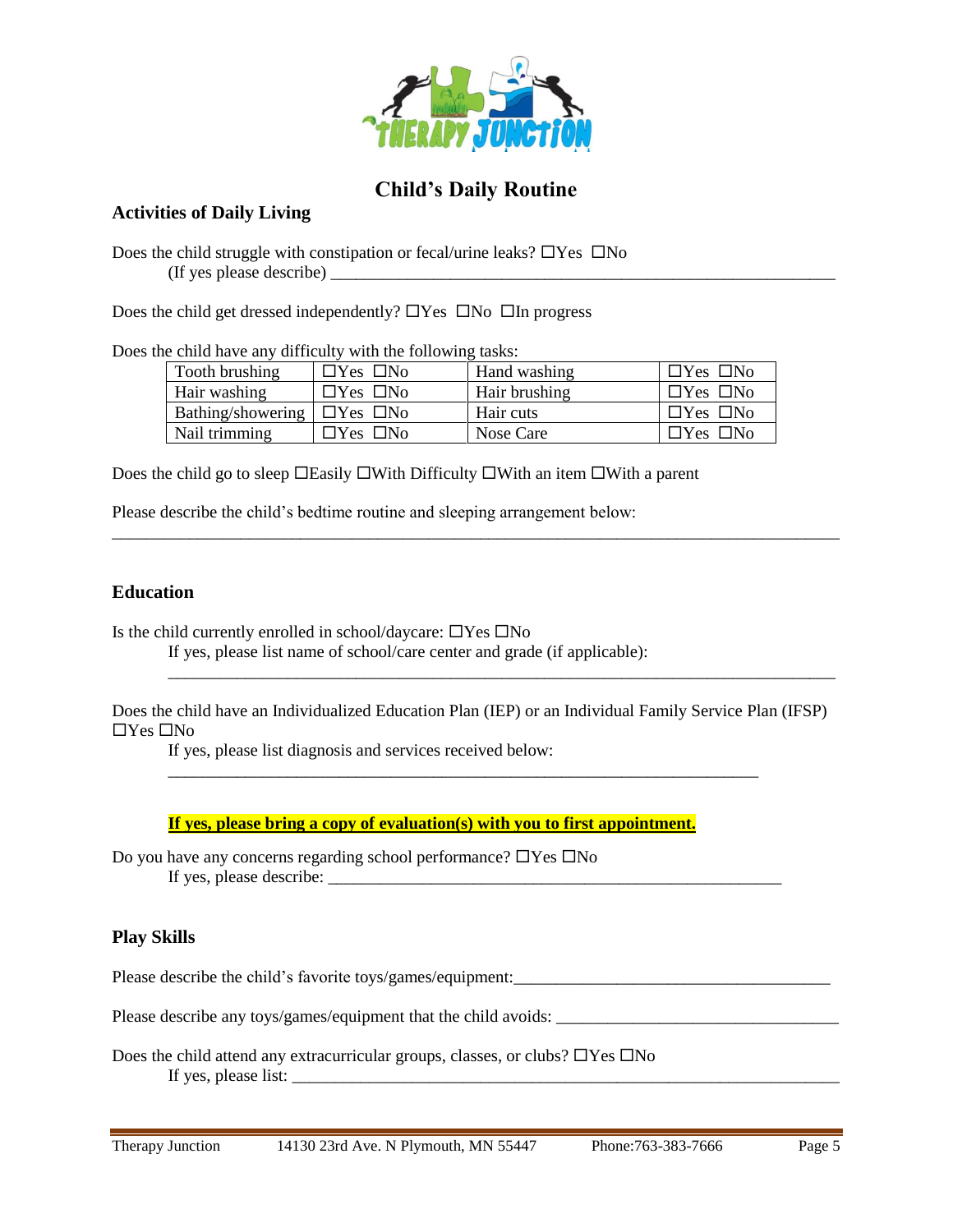

#### **Social Participation**

Please list the most important people in the child's life:

| Name | Relationship |
|------|--------------|
|      |              |
|      |              |
|      |              |
|      |              |
|      |              |

Does the child usually play:

 $\Box$ Alone  $\Box$ With siblings  $\Box$ With peers  $\Box$ With younger children  $\Box$ With older children  $\Box$ With adults

\_\_\_\_\_\_\_\_\_\_\_\_\_\_\_\_\_\_\_\_\_\_\_\_\_\_\_\_\_\_\_\_\_\_\_\_\_\_\_\_\_\_\_\_\_\_\_\_\_\_\_\_\_\_\_\_\_\_\_\_\_\_\_\_\_\_\_\_\_\_\_\_\_\_\_\_\_\_\_\_\_\_\_\_\_

\_\_\_\_\_\_\_\_\_\_\_\_\_\_\_\_\_\_\_\_\_\_\_\_\_\_\_\_\_\_\_\_\_\_\_\_\_\_\_\_\_\_\_\_\_\_\_\_\_\_\_\_\_\_\_\_\_\_\_\_\_\_\_\_\_\_\_\_\_\_\_\_\_\_\_\_\_\_\_\_\_\_\_\_\_

Describe how the child makes friends or engages with peers:

Please describe the child's experience with dogs:

(Therapy Junction provides Animal Assisted Therapy if desired.)

#### **Feeding/Eating**

Does the child feed themselves?  $\Box$  Yes  $\Box$  No

Variety of foods eaten:  $\Box$  Very concerned  $\Box$  Somewhat concerned  $\Box$  Not concerned

Amount of foods eaten: Very concerned Somewhat concerned Not concerned

Please describe preferred foods: \_\_\_\_\_\_\_\_\_\_\_\_\_\_\_\_\_\_\_\_\_\_\_\_\_\_\_\_\_\_\_\_\_\_\_\_\_\_\_\_\_\_\_\_\_\_\_\_\_\_\_\_\_\_\_\_\_\_

Please describe any concerns: \_\_\_\_\_\_\_\_\_\_\_\_\_\_\_\_\_\_\_\_\_\_\_\_\_\_\_\_\_\_\_\_\_\_\_\_\_\_\_\_\_\_\_\_\_\_\_\_\_\_\_\_\_\_\_\_\_\_\_\_

Please list typical eating/feeding times: \_\_\_\_\_\_\_\_\_\_\_\_\_\_\_\_\_\_\_\_\_\_\_\_\_\_\_\_\_\_\_\_\_\_\_\_\_\_\_\_\_\_\_\_\_\_\_\_\_\_\_\_\_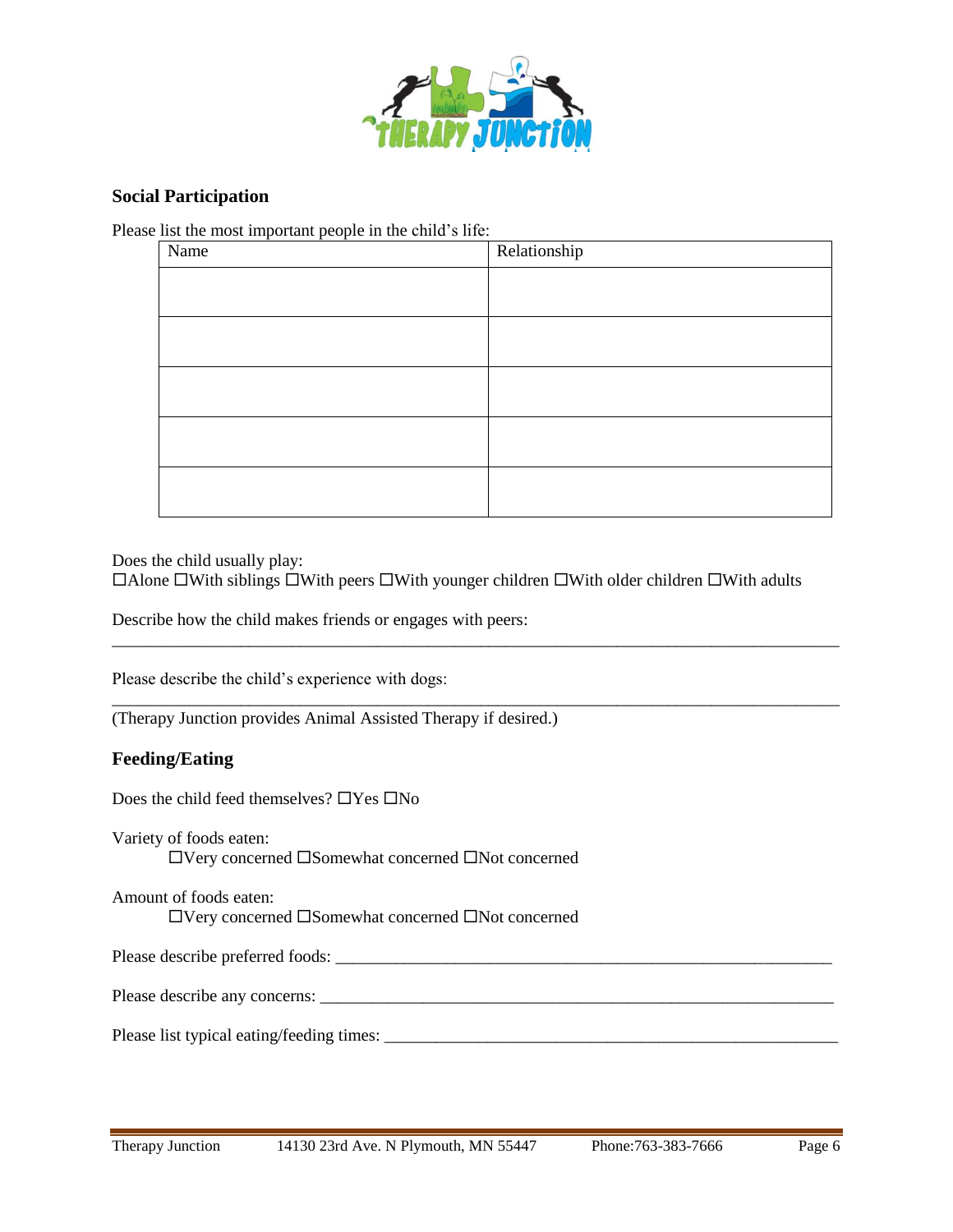

## **Child's Temperament**

Please describe the child's typical temperament:

| Child's activity level during the day:                                                                                                                                                                                                                                                                       |
|--------------------------------------------------------------------------------------------------------------------------------------------------------------------------------------------------------------------------------------------------------------------------------------------------------------|
| Child's general emotional tone (mood):<br>$\Box$ Anxious $\Box$ Timid $\Box$ Curious $\Box$ Serious $\Box$ Happy $\Box$ Other:                                                                                                                                                                               |
| Child's first reaction to new people, places, activities, ideas, things, etc.                                                                                                                                                                                                                                |
| Child's emotional reactions when upset:<br>□Withdrawn □Mild □Strong □Other: __________________                                                                                                                                                                                                               |
| Child's response to transitions, changes in routine, etc.<br>□Difficult □Somewhat Difficult □Flexible                                                                                                                                                                                                        |
| Child's attention to a task/activity:<br>□Easily distracted □Sometimes distracted □Focused □Other                                                                                                                                                                                                            |
|                                                                                                                                                                                                                                                                                                              |
|                                                                                                                                                                                                                                                                                                              |
| How does the child handle separation from their caregiver?<br>□Easily □Sometimes difficult □Difficult<br>What has worked in the past?                                                                                                                                                                        |
| Is the child attached to any special objects? $\square$ Yes $\square$ No<br>If yes, please list: $\frac{1}{2}$ is the set of the set of the set of the set of the set of the set of the set of the set of the set of the set of the set of the set of the set of the set of the set of the set of the set of |
| <b>Parent Comments</b>                                                                                                                                                                                                                                                                                       |

\_\_\_\_\_\_\_\_\_\_\_\_\_\_\_\_\_\_\_\_\_\_\_\_\_\_\_\_\_\_\_\_\_\_\_\_\_\_\_\_\_\_\_\_\_\_\_\_\_\_\_\_\_\_\_\_\_\_\_\_\_\_\_\_\_\_\_\_\_\_\_\_\_\_\_\_\_\_

\_\_\_\_\_\_\_\_\_\_\_\_\_\_\_\_\_\_\_\_\_\_\_\_\_\_\_\_\_\_\_\_\_\_\_\_\_\_\_\_\_\_\_\_\_\_\_\_\_\_\_\_\_\_\_\_\_\_\_\_\_\_\_\_\_\_\_\_\_\_\_\_\_\_\_\_\_\_

\_\_\_\_\_\_\_\_\_\_\_\_\_\_\_\_\_\_\_\_\_\_\_\_\_\_\_\_\_\_\_\_\_\_\_\_\_\_\_\_\_\_\_\_\_\_\_\_\_\_\_\_\_\_\_\_\_\_\_\_\_\_\_\_\_\_\_\_\_\_\_\_\_\_\_\_\_\_

\_\_\_\_\_\_\_\_\_\_\_\_\_\_\_\_\_\_\_\_\_\_\_\_\_\_\_\_\_\_\_\_\_\_\_\_\_\_\_\_\_\_\_\_\_\_\_\_\_\_\_\_\_\_\_\_\_\_\_\_\_\_\_\_\_\_\_\_\_\_\_\_\_\_\_\_\_\_

What have been joyful experiences with the child?

What have been challenging experiences with the child?